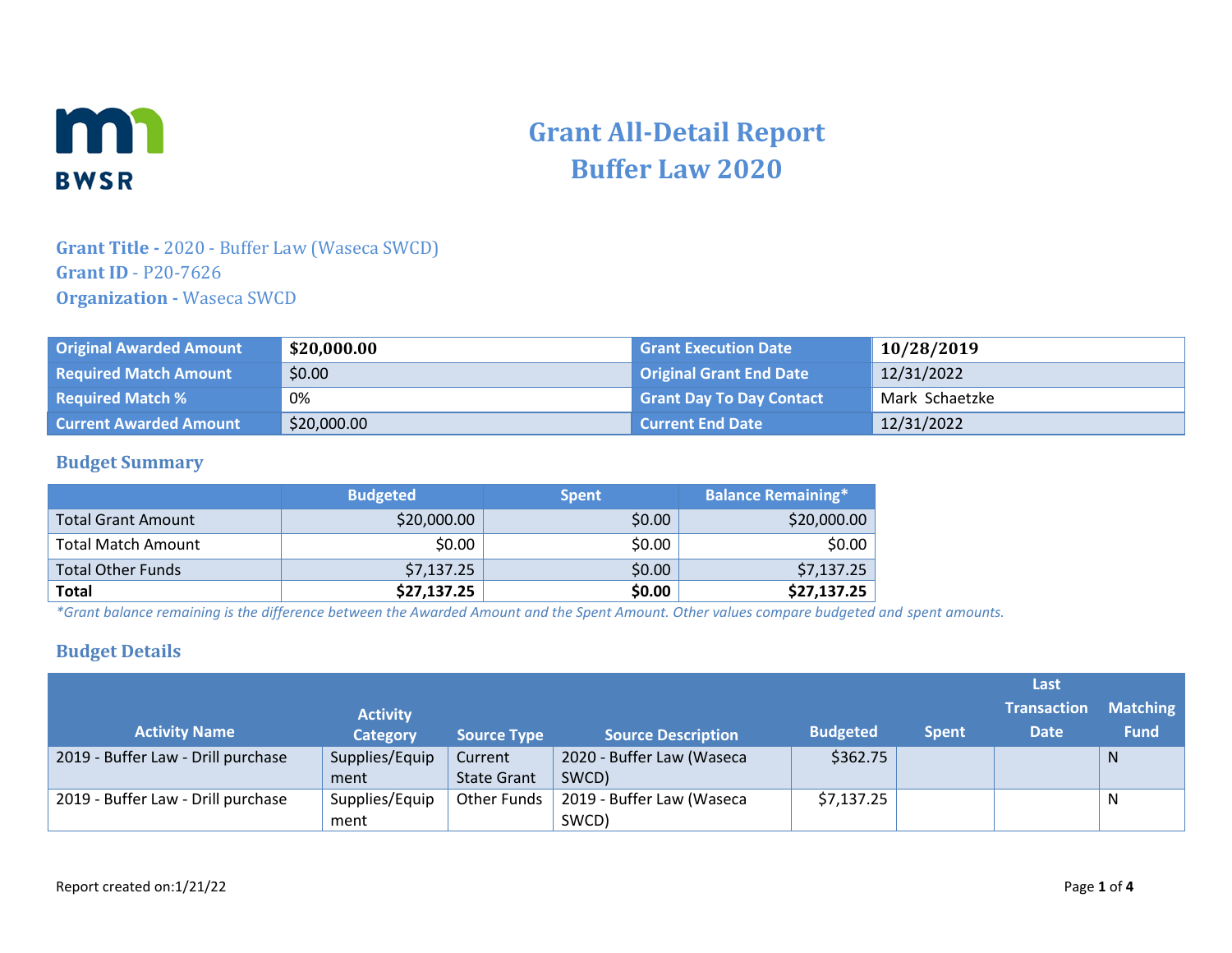|                                         |                                         |                               |                                    |                 |              | Last               |                 |
|-----------------------------------------|-----------------------------------------|-------------------------------|------------------------------------|-----------------|--------------|--------------------|-----------------|
|                                         | <b>Activity</b>                         |                               |                                    |                 |              | <b>Transaction</b> | <b>Matching</b> |
| <b>Activity Name</b>                    | <b>Category</b>                         | <b>Source Type</b>            | <b>Source Description</b>          | <b>Budgeted</b> | <b>Spent</b> | <b>Date</b>        | <b>Fund</b>     |
| 2020 Buffer Law Technical<br>Assistance | Technical/Engi<br>neering<br>Assistance | Current<br><b>State Grant</b> | 2020 - Buffer Law (Waseca<br>SWCD) | \$19,637.25     |              |                    | N               |

### **Activity Details Summary**

| <b>Activity Details</b> | Total Action Count Total Activity Mapped | <b>Proposed Size / Unit \</b> | <b>Actual Size / Unit</b> |
|-------------------------|------------------------------------------|-------------------------------|---------------------------|
|                         |                                          |                               |                           |

# **Proposed Activity Indicators**

| <b>Activity Name</b> | Indicator Name | <b>Value &amp; Units</b> | <b>Waterbody</b> | <b>Calculation Tool</b> | Comments. |
|----------------------|----------------|--------------------------|------------------|-------------------------|-----------|
|                      |                |                          |                  |                         |           |

## **Final Indicators Summary**

| <b>Indicator Name</b> | <b>Total Value</b> | Unit |  |
|-----------------------|--------------------|------|--|
|                       |                    |      |  |

# **Grant Activity**

| Grant Activity - 2019 - Buffer Law - Drill purchase |                                                                                                                                                                                                                                                                                                                                                                                                                                |
|-----------------------------------------------------|--------------------------------------------------------------------------------------------------------------------------------------------------------------------------------------------------------------------------------------------------------------------------------------------------------------------------------------------------------------------------------------------------------------------------------|
| <b>Description</b>                                  | Purchase of a drill capable of seeding buffers and other conservation seedings. To be made available to landowners to use<br>with a drop off fee and fee per acre (pending approval of policy by Waseca SWCD). There are limited options for seeding<br>contractors for these seedings and very limited options to rent equipment like this in the area. Having a drill available will<br>help get these seedings implemented. |
| <b>Category</b>                                     | SUPPLIES/EQUIPMENT                                                                                                                                                                                                                                                                                                                                                                                                             |
| <b>Start Date</b>                                   | <b>End Date</b>                                                                                                                                                                                                                                                                                                                                                                                                                |
| <b>Has Rates and Hours?</b>                         | No                                                                                                                                                                                                                                                                                                                                                                                                                             |
| <b>Actual Results</b>                               |                                                                                                                                                                                                                                                                                                                                                                                                                                |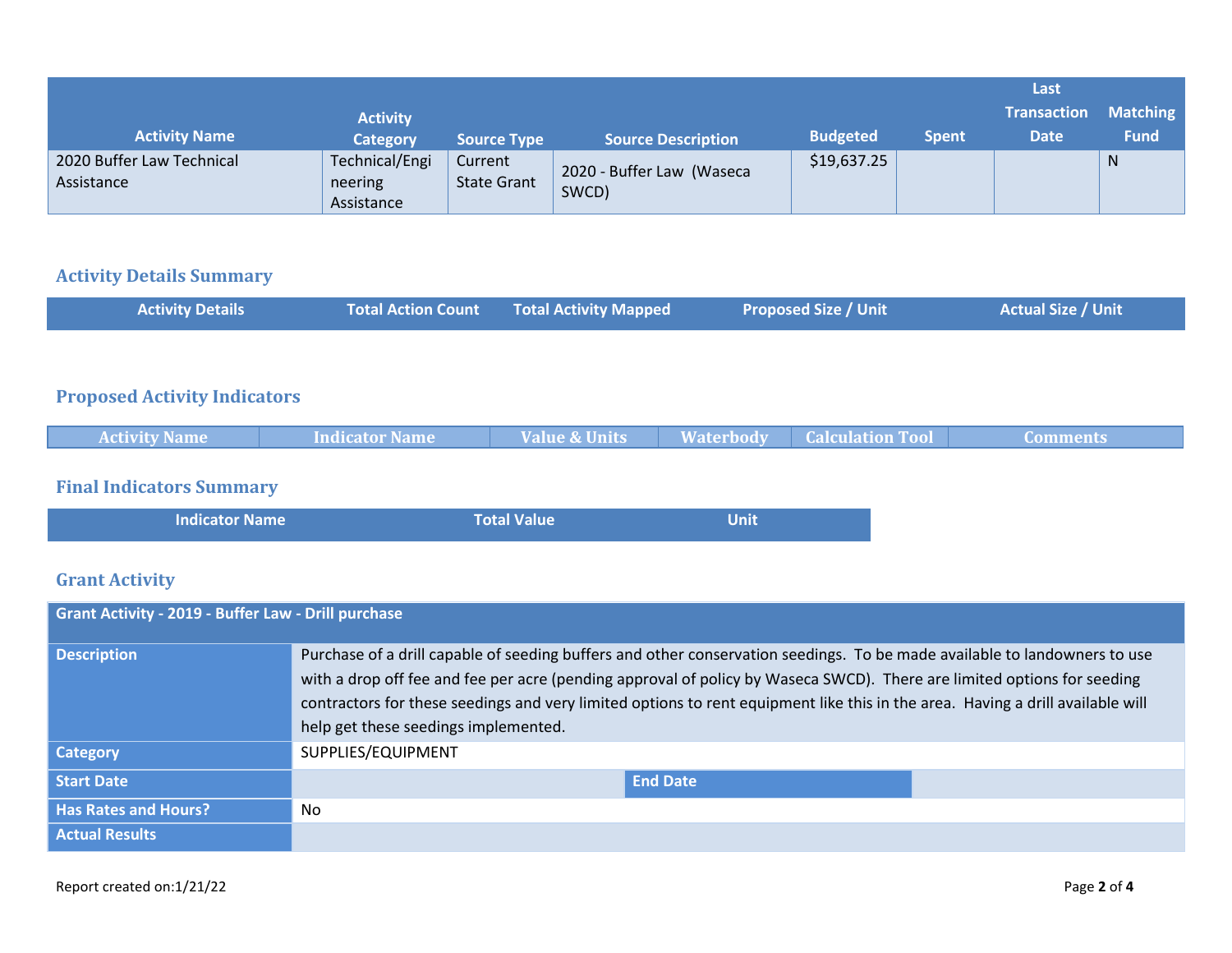|                             | <b>Grant Activity - 2020 Buffer Law Technical Assistance</b>                                                                                                                                                                                                                                                                                                                                                                                                                                                                            |                 |  |  |  |  |
|-----------------------------|-----------------------------------------------------------------------------------------------------------------------------------------------------------------------------------------------------------------------------------------------------------------------------------------------------------------------------------------------------------------------------------------------------------------------------------------------------------------------------------------------------------------------------------------|-----------------|--|--|--|--|
| <b>Description</b>          | Technical Assistance in all aspects of Buffer Law. Assisting landowners to be in compliance with buffer law. Activities include<br>updating the Buff Cat, talking with landowners, checking sites, education, alternative practices, validations of compliance, and<br>promoting buffers and correspondence with landowners. Rates will vary with staff (2020 estimated billable rates/hours are<br>Cheri B-admin @ \$31.89/hr 30 hrs, Tyler P- technician @ \$39.33/hr 270 hrs and Mark S technical/ manager @ \$55.40/hr 152<br>hrs). |                 |  |  |  |  |
| <b>Category</b>             | TECHNICAL/ENGINEERING ASSISTANCE                                                                                                                                                                                                                                                                                                                                                                                                                                                                                                        |                 |  |  |  |  |
| <b>Start Date</b>           | $1-Nov-19$                                                                                                                                                                                                                                                                                                                                                                                                                                                                                                                              | <b>End Date</b> |  |  |  |  |
| <b>Has Rates and Hours?</b> | Yes                                                                                                                                                                                                                                                                                                                                                                                                                                                                                                                                     |                 |  |  |  |  |
| <b>Actual Results</b>       | No activity 4th gtr 2021                                                                                                                                                                                                                                                                                                                                                                                                                                                                                                                |                 |  |  |  |  |
|                             | No activity 3rd qt 2021                                                                                                                                                                                                                                                                                                                                                                                                                                                                                                                 |                 |  |  |  |  |
|                             | No activity 2nd qtr 2021                                                                                                                                                                                                                                                                                                                                                                                                                                                                                                                |                 |  |  |  |  |
|                             | No activity 1st qtr 2021                                                                                                                                                                                                                                                                                                                                                                                                                                                                                                                |                 |  |  |  |  |
|                             | No activity 2020                                                                                                                                                                                                                                                                                                                                                                                                                                                                                                                        |                 |  |  |  |  |
|                             | No activity 2019                                                                                                                                                                                                                                                                                                                                                                                                                                                                                                                        |                 |  |  |  |  |

### **Grant Attachments**

| <b>Document Name</b>                            | <b>Document Type</b>      | <b>Description</b>                                              |
|-------------------------------------------------|---------------------------|-----------------------------------------------------------------|
| 2020 SWCD Local Capacity and Buffer Law         | <b>Grant Agreement</b>    | 2020 SWCD Local Capacity and Buffer Law Implementation - Waseca |
| Implementation                                  |                           | <b>SWCD</b>                                                     |
| 2020 SWCD Local Capacity and Buffer Law         | <b>Grant Agreement</b>    | 2020 SWCD Local Capacity and Buffer Law Implementation - Waseca |
| <b>Implementation EXECUTED</b>                  |                           | SWCD                                                            |
| <b>All Details Report</b>                       | <b>Workflow Generated</b> | Workflow Generated - All Details Report - 01/02/2020            |
| <b>All Details Report</b>                       | <b>Workflow Generated</b> | Workflow Generated - All Details Report - 01/03/2022            |
| <b>All Details Report</b>                       | <b>Workflow Generated</b> | Workflow Generated - All Details Report - 01/03/2022            |
| <b>All Details Report</b>                       | <b>Workflow Generated</b> | Workflow Generated - All Details Report - 01/02/2020            |
| <b>All Details Report</b>                       | <b>Workflow Generated</b> | Workflow Generated - All Details Report - 01/04/2021            |
| <b>All Details Report</b>                       | <b>Workflow Generated</b> | Workflow Generated - All Details Report - 01/04/2021            |
| P20-7626 2020 Buffer Law Agreement Board Signed | Grant                     | 2020 - Buffer Law (Waseca SWCD)                                 |
| <b>Work Plan</b>                                | <b>Workflow Generated</b> | Workflow Generated - Work Plan - 01/14/2022                     |
| Report created on:1/21/22                       |                           | Page 3 of 4                                                     |